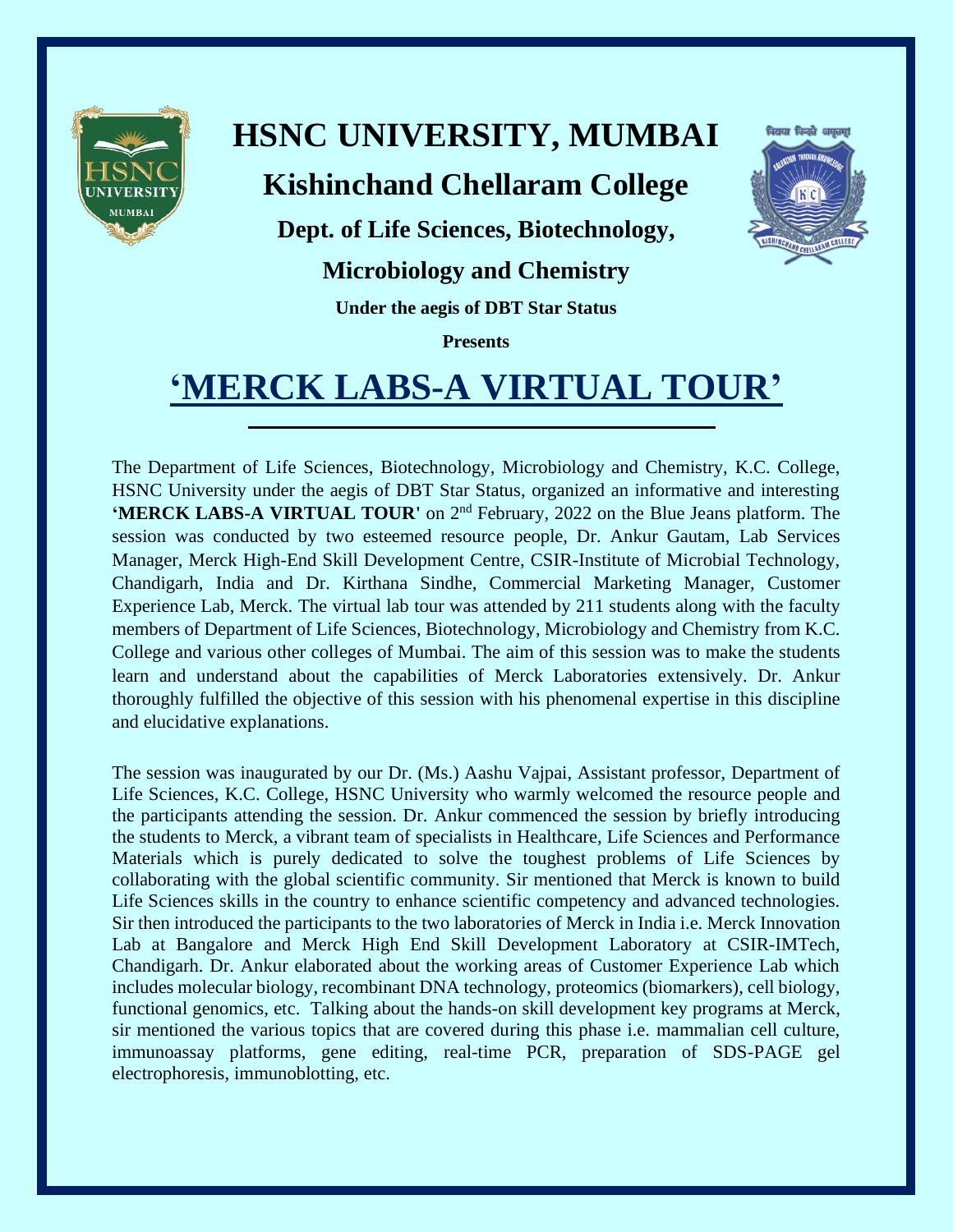Dr. Ankur briefly explained the participants, the functions of each major equipment present in Merck Laboratories including Luminex 200, Auto2D Gel Electrophoresis, SNAP i.d. 2.0, MAGPIX-Biomaker quantification, etc. Furthermore, sir informed the participants that Merck has been instrumental in supporting COVID-19 vaccine research i.e. Zydus Cadilla, Patanjali-Immune booster development, National Institute of Nutrition-Anti Inflammatory research, St. John's-Neonatal research, etc. Dr. Ankur also recalled the experience of meeting Dr. Harshvardhan, Former Health Minister, Government of India during the minister's visit at the Merck High End Skill Development Laboratory, Chandigarh, India. Dr. Ankur then took the participants to the virtual visit of Merck Innovation Lab at Bangalore and Merck High End Skill Development, Chandigarh separately through his meticulous and detailed videos. Sir showed the participants, the cell culture laboratory, conference room, multiplexing room, Nanodrop, CellASIC, Scepter 3.0, qPCR, etc.

Furthermore, a session called as **'Career Opportunities in Life Sciences'** was conducted by Dr. Kirthana Sindhe, Commercial Marketing Manager, Customer Experience Lab, Merck. Ma'am emphasized on the fact that having a grand vision is of utmost importance while planning any career. Dr. Kirthana elaborated about the career opportunities in Life Sciences through explaining the career road map, current job market scenario, etc. Ma'am concisely explained the participants that a true career satisfaction is achieved through perfect amalgamation of one's skills, interests and values. The main takeaway from this session was that the path and the destination of each and every individual might be different and what fuels the path may also differ, but what remains constant in every person is the energy and enthusiasm with which they plan to proceed the entire path. The lecture was followed by a question and answer session where the resource people patiently answered several questions in detail thereby ensuring that the participants doubts are properly clarified. Dr. Sagarika Damle, Head of Department of Life Sciences, K.C. College, HSNC University gave the concluding remarks and expressed her gratitude to Dr. Ankur for enlightening the students with his noteworthy knowledge and expertise.

#### **Feedback:-**

**Dr. Ankur with his remarkable knowledge very concisely explained all the equipments present in the Merck Laboratory in an extremely elucidative manner. The extensive knowledge and experience of the illustrious resource person, Dr. Kirthana not only stimulated the student's interest in the arena of Life Sciences but also helped them understand the important aspects, to be successful while deciding one's career. All the participants felt that communication with the speakers was at ease and they patiently responded all the questions and clarified the doubts of the students. The virtual lab visit as a whole was splendid, as Dr. Ankur was an excellent orienteer and had keen knowledge of his work. The session was well organized and the information was effectively delivered and also the time allotted was sufficient. Many participants conveyed their gratitude along with the hope and wished to attend more such empirical and elaborate session on this subject. Altogether, the virtual lab visit to Merck was a delightful investment of time and it was a great success.**